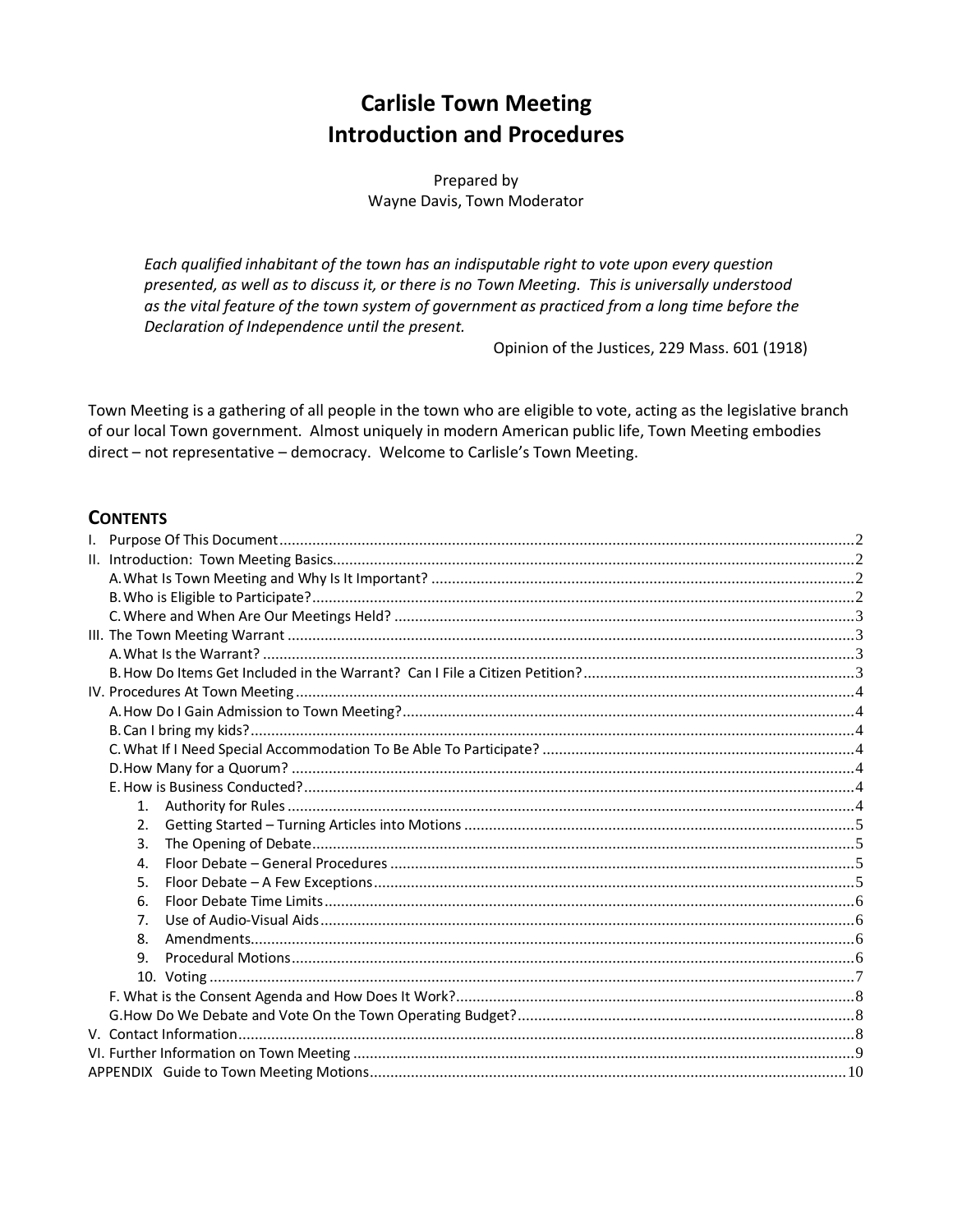## <span id="page-1-0"></span>**I. PURPOSE OF THIS DOCUMENT**

This document explains how Town Meeting works in Carlisle, including an overview of the process of how matters get brought before Town Meeting, what happens at Town Meeting, and the basic procedural rules that apply during the meeting. This is a summary document, however, and no substitute for the actual rules, which derive from several sources (described i[n Section IV](#page-3-6) below). These rules These exist to facilitate an orderly, dignified, respectful and fair discussion of issues leading to informed votes and good decisions. Citizens may also wish to consult the [Quick Start Guide,](file:///C:/Users/Wayne/Documents/Personal/Town%20Meeting/Website%20ideas%20and%20content/Website%20content%20DRAFT/Quick%20Start%20Guide%20to%20Carlisle%20Town%20Meeting.docx) which provides a one-page overview of procedures at the meeting.

#### <span id="page-1-1"></span>**II. INTRODUCTION: TOWN MEETING BASICS**

#### <span id="page-1-2"></span>**A. What Is Town Meeting and Why Is It Important?**

Town Meeting is the legislative body for the Town of Carlisle. Its most fundamental responsibilities include the following:

- **Government Structure.** Deciding what elected officers the Town will have (although not the individuals who actually fill the offices; they are elected at a town-wide election), what salary it will pay these officers, and their terms of office;
- **Town Finances.** Deciding for what purposes the Town will spend money, how much may be spent for each purpose; and where the money will come from (*i.e.,* current tax receipts, borrowing, or other sources);
- **Legislation.** Adopting and amending laws (referred to as "bylaws") that regulate matters such as:
	- o The structure and operation of Town government
	- o The organization and procedures for administration of Town business
	- o The conduct of citizens
	- o The use of land
	- o How and where certain occupations may be conducted.

A variety of other matters may be taken up by Town Meeting, as authorized by state law.

Town Meeting votes typically authorize various actions to take place, while the Board of Selectmen (or others from the executive branch) implement these actions. In this way, the Town Meeting provides a check on executive power.

Most matters that come before Town Meeting are settled by the Town Meeting vote. Therefore, voters who do not attend the meeting must abide by the decision of those who do. In certain limited instances (for example, the decision to authorize issuance of a bond to borrow money), an affirmative Town Meeting vote must be confirmed by voters at a town-wide Election, typically held a week or two later.

#### <span id="page-1-3"></span>**B. Who is Eligible to Participate?**

Any voter registered in the Town of Carlisle may attend and speak. Non-voters may attend and observe, but may only speak with the consent of Town Meeting.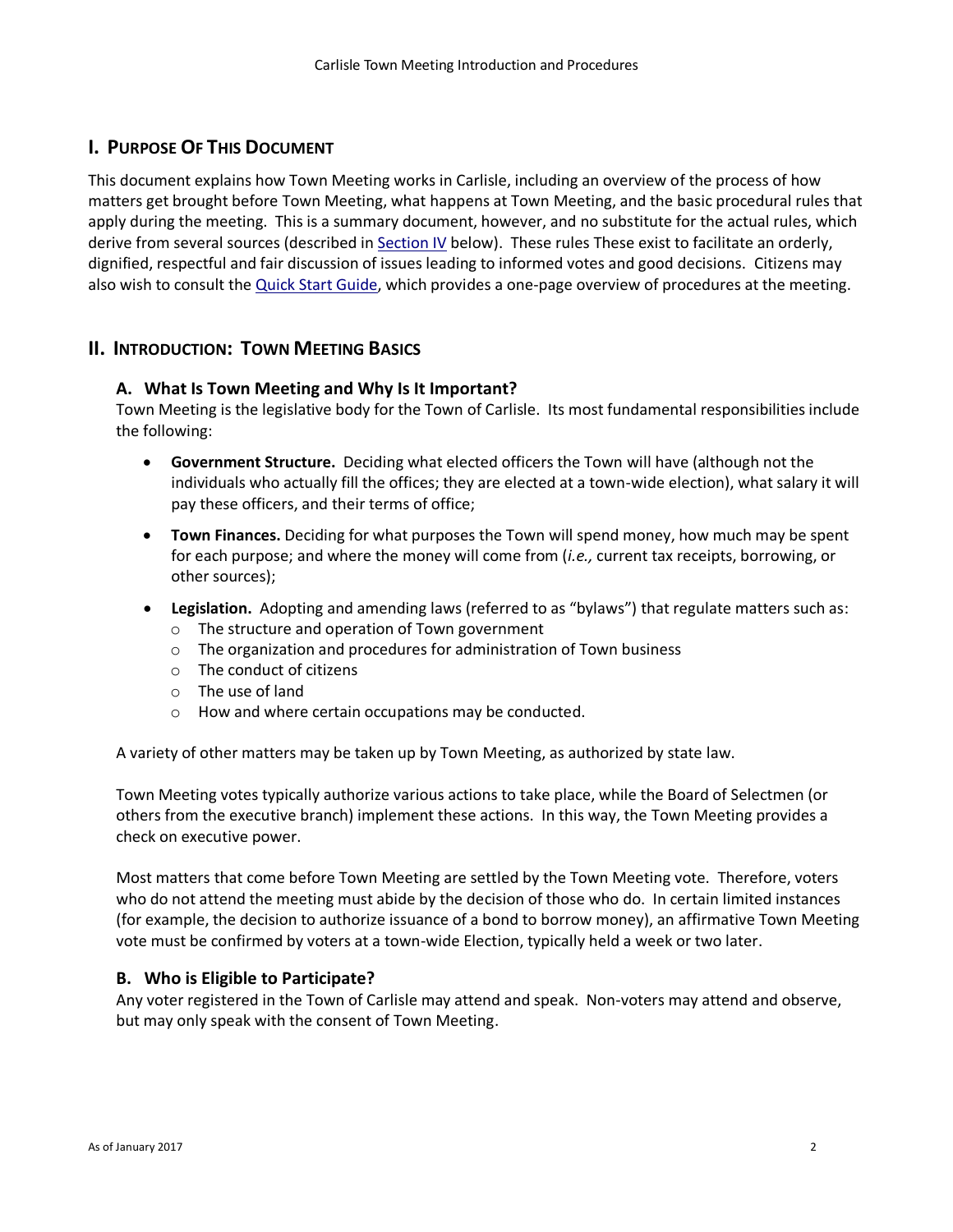#### <span id="page-2-0"></span>**C. Where and When Are Our Meetings Held?**

Carlisle holds its Annual Town Meeting in the spring, typically late April or early May. The meeting ordinarily begins on Monday at 7 pm, continuing on Tuesday evening if necessary. The meetings are held in the Corey Auditorium at Carlisle Public Schools.

The Annual Town Meeting considers and adopts the Town Budget, as well as other matters that arise during the course of the year and can await the annual gathering. A Special Town Meeting may be called at other times of the year (though typically in the autumn) if matters arise that require a Town Meeting vote and cannot wait until the next annual meeting.

#### <span id="page-2-2"></span><span id="page-2-1"></span>**III.** THE TOWN MEETING WARRANT

#### **A. What Is the Warrant?**

The agenda for a Town Meeting is called the "warrant." The warrant is a legal document issued by the Board of Selectmen, at least seven days before an Annual Town Meeting and at least 14 days before a Special Meeting. The warrant notifies the voters of (1) the time and place of the meeting and (2) the subjects to be acted upon at the meeting. No action subsequently taken at a Town Meeting is valid unless the subject matter was contained in the warrant. While a precise description of the vote to be taken is not required, the warrant must contain a sufficient description of what is proposed so as to constitute an adequate notice to voters of the matter to be considered.

#### <span id="page-2-3"></span>**B. How Do Items Get Included in the Warrant? Can I File a Citizens' Petition?**

Each specific item to be considered at Town Meeting is identified in the warrant as an "article." The Selectmen determine which articles to include in the warrant. As a formal matter, the Selectmen include articles either upon their own motion or upon petition submitted to them prior to the close of the warrant by ten or more registered voters (for annual meetings; 100 or more registered voters for Specials). In practice, the articles are initiated not just by the Selectmen, but also by the various other town boards or committees. In almost all cases, before proposing a warrant article, the proposing board or committee will have devoted several public meetings to debate the proposal, gather public input, and refine the idea. The Selectmen typically begin formulating the warrant in January and close it in March, a month or more before the Annual Town Meeting. (At a minimum, the warrant must be closed at least seven days before Annual Town Meeting, and fourteen days before a special.)

In some towns (such as our neighbor Concord), there is a strong tradition of citizen petitions. By contrast, in Carlisle the Selectmen and other town bodies have generally encouraged citizens to bring their ideas for possible warrant articles to them well in advance of the Annual Town Meeting (ideally, by November or December), so that if the idea has merit, it can be developed and refined through the usual public channels. This has the advantages of encouraging town government to be responsive to citizens and increasing the probability that the idea comes to the floor of Town Meeting "fully baked" and with support from one or more boards or committees. On the other hand, the petitioners may want to take their idea directly to the floor of Town Meeting by submitting a Citizens' Petition. Either approach is permissible.

If you wish to submit a Citizens' Petition directly, please see the [Guide to Citizens' Petitions.](Guide%20to%20Citizens%20Petitions.pdf) The Town Clerk can help you with the filing procedures. (Se[e Contact Information](#page-7-2) below.) The Town Moderator is also available to advise on the form and language of a possible warrant article and its accompanying motion (se[e Section IV.E.2](#page-4-0) below) though not on the underlying policy proposal or on the politics of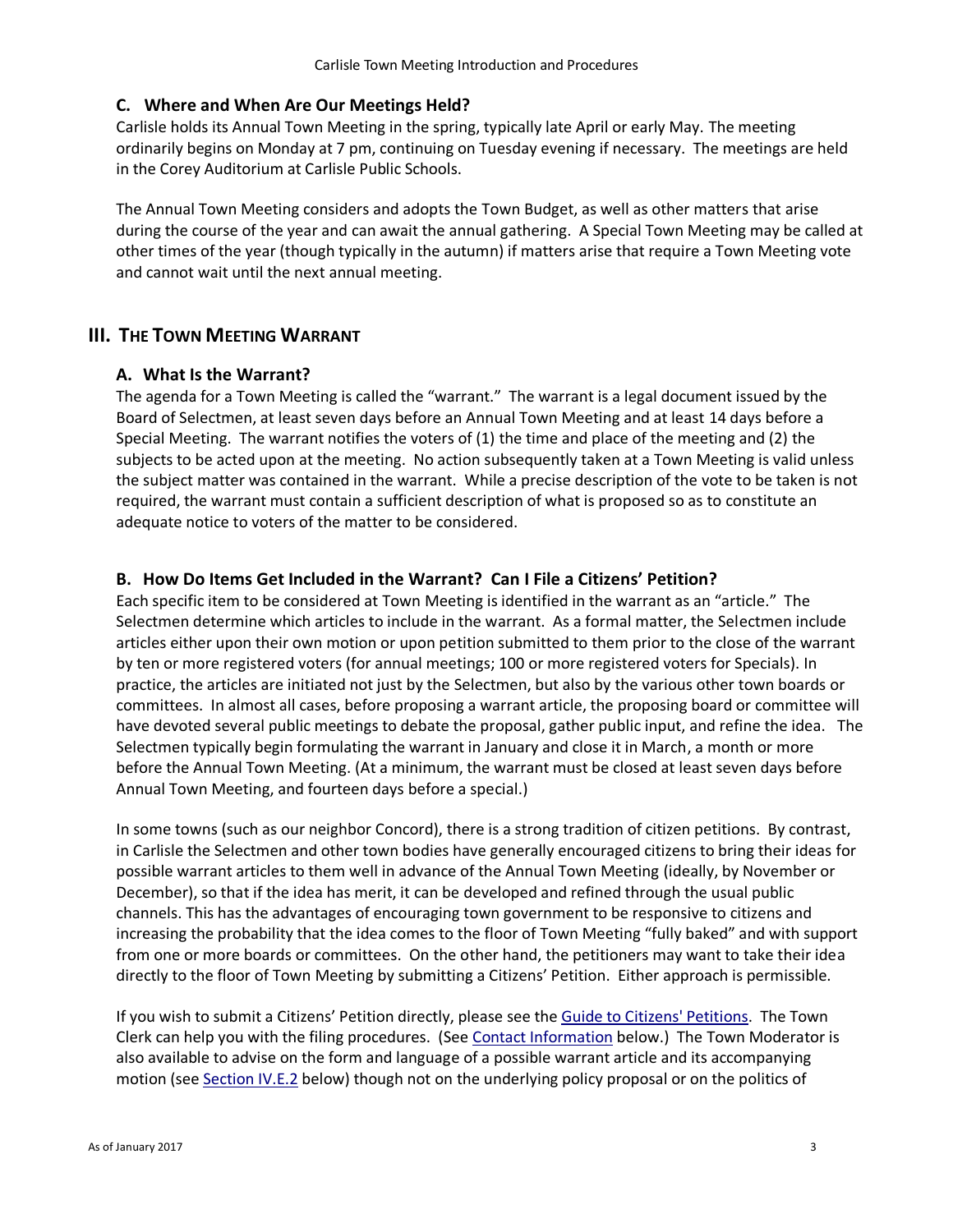adoption. *Town Meeting Time* (referenced in [Section IV.E.1](#page-3-6) below) also provides helpful guidance on citizen petitions.

#### <span id="page-3-1"></span><span id="page-3-0"></span>**IV. PROCEDURES AT TOWN MEETING**

#### **A. How Do I Gain Admission to Town Meeting?**

You must be a registered voter in Carlisle in order to participate. If you are not yet registered, see the Town Clerk at Town Hall. If you are not registered, you may still attend, but will not be able to vote, or to speak without consent of the meeting. Meetings typically start at 7 pm. Please arrive at least ten minutes in advance so you can be checked in.

#### <span id="page-3-2"></span>**B. Can I bring my kids?**

Yes, of course. If they can be reasonably quiet and well behaved, they may sit with you in the main auditorium. We particularly welcome middle and high school students who may be interested in witnessing democratic government in action. For those with smaller children, the Town typically sets up the school cafeteria with an audio and video feed and microphone, so that you can participate fully while your kids play in the corner. The Moderator appoints an Assistant Moderator to oversee this room.

#### <span id="page-3-3"></span>**C. What If I Need Special Accommodation To Be Able To Participate?**

Carlisle welcomes the participation of all citizens at Town Meeting. We will do our best to help. If possible, please contact the Town Clerk in advance to discuss any special needs, such as access or audio enhancement. Notice in advance of the meeting increases the likelihood of satisfactory accommodations.

#### <span id="page-3-4"></span>**D. How Many for a Quorum?**

Carlisle's Town Meeting Bylaw specifies a quorum of 150 to open and conduct a Town Meeting. Back in the day (or so it is said), the local constabulary would be enlisted to gather citizens if Town Meeting was a few short of a quorum. Cell phones have made last-minute recruiting easier, but it's still best if folks show up on time! The sooner we start, the sooner we finish.

#### <span id="page-3-6"></span><span id="page-3-5"></span>**E. How is Business Conducted?**

#### **1. Authority for Rules**

The meeting operates first under the Massachusetts General Laws, and then in accordance with Carlisle'[s Town Meeting Bylaw.](file:///C:/Users/Wayne/Documents/Personal/Town%20Meeting/Website%20ideas%20and%20content/Website%20content%20CURRENT/Carlisle%20Town%20Meeting%20Bylaw%20(Art%20II).pdf) In situations not covered by these authorities, guidance has been provided for years by local tradition and by *Town Meeting Time,* the handbook of parliamentary procedure published by the Massachusetts Moderators Association (MMA). It is available in Gleason Public Library or can be mail-ordered from th[e MMA](http://www.massmoderators.org/). Robert's *Rules of Order* is not used, for reasons explained in *Town Meeting Time* (see page 11 in the 3rd Edition).

These authorities don't cover every possible situation, and the Moderator has broad discretion to exercise his judgment about how best to proceed. However, the Moderator, being human, is not infallible. To question or challenge any procedural ruling of the Moderator, see [Sub-section E. 9](#page-5-3) below on Points of Order.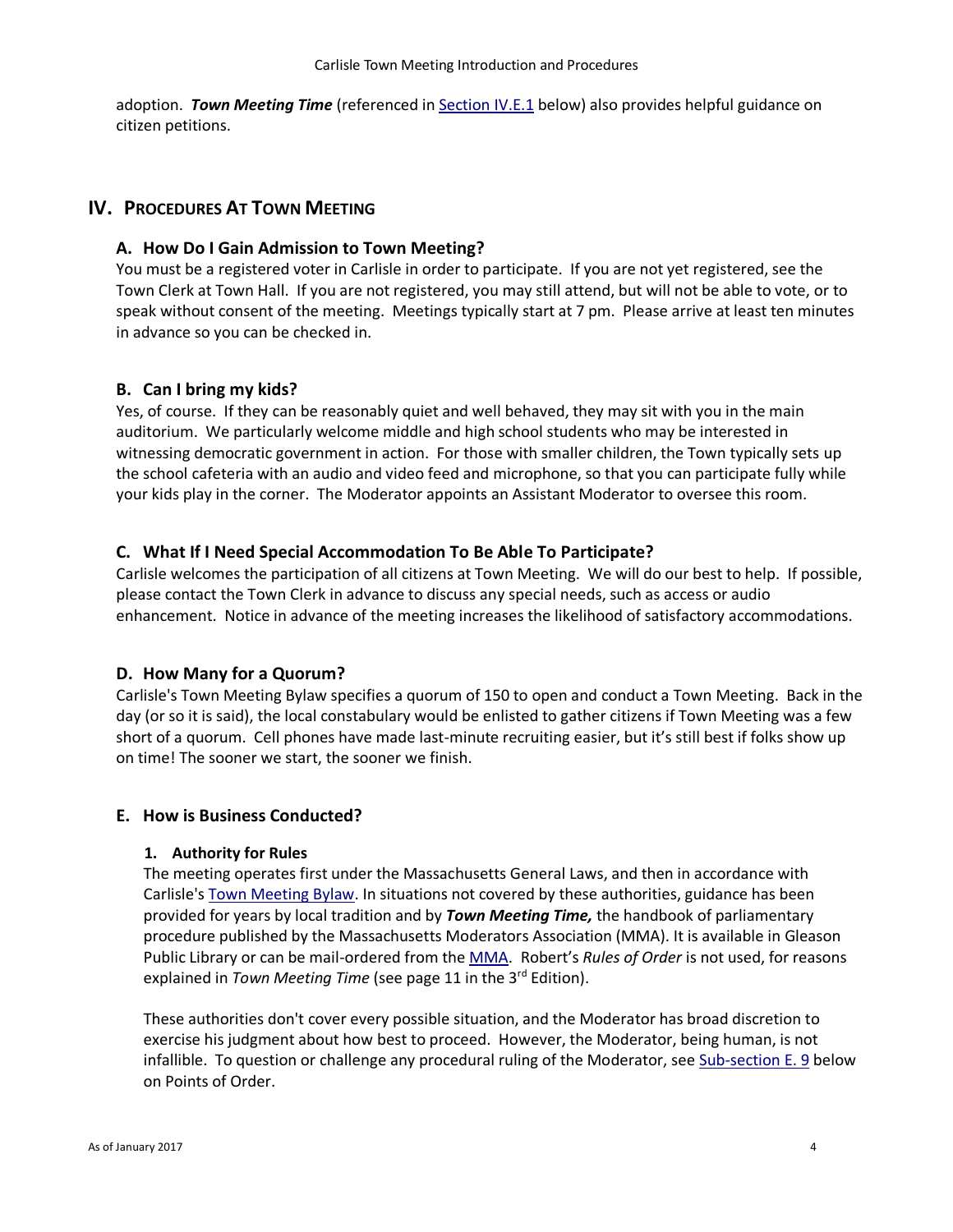#### <span id="page-4-0"></span>**2. Getting Started – Turning Articles into Motions**

The Moderator presides at Town Meeting, keeps order, and makes a public declaration of all votes. He presents the articles in the order in which they appear on the Warrant, unless a procedural vote is taken to consider one or more articles out of the published order. The Moderator will either read the article in full, or summarize its substance. He or she will then call for a motion, which is customarily made by the sponsor of the article.

The motion will be a more precise statement of the action to be taken by Town Meeting. Recall that the article is intended to provide a notice of the topic to be considered; the motion must be specific. The motions are prepared in advance and compiled by the Town Administrator in a handout which is given to each voter as he or she enters the meeting. The person making the motion may read the motion in full if it is short; otherwise, he or she may simply "move the adoption of Article XX as printed in the handout." Citizens who have proposed an article through the petition process should contact the Moderator at least one month in advance of Town Meeting to discuss the process for submitting an appropriate motion.

#### <span id="page-4-1"></span>**3. The Opening of Debate**

Following the motion and second, the Moderator invites the proponents to make a presentation. Following the presentation, the Moderator asks the Board of Selectmen, the Finance Committee, and any other town boards, commissions and committees if they have voted to make a recommendation on the motion. Following summary reports of these votes, the Moderator invites the Town bodies to explain their votes, if they wish. Thereafter, the Moderator opens the floor for debate.

#### <span id="page-4-2"></span>**4. Floor Debate – General Procedures**

At this point, the Moderator will typically open the floor for debate. (There are a couple exceptions, explained in the next subsection.) Microphones are located in the aisles and at the back of the auditorium. If you can, please move to the microphone in advance of requesting to speak. If participating from the cafeteria, let the assistant moderator know that you wish to speak. When the Moderator recognizes you, please state your name and address. The meeting is taped, so each time you speak you must identify yourself and your street address.

You may speak more than once, although the Moderator generally will not recognize you to speak a second time on a given motion until others have had an opportunity to speak a first time.

Comments should be addressed to the Moderator, rather than to anyone else who has spoken. If, for example, you have a question seeking to clarify something that a prior speaker has said, or a question for a Town official or committee member, you address the question to the Moderator, e.g., "Mr. Moderator, I would like to request that the Finance Committee Chairman elaborate further on his comment that the proposed expenditure will not affect the Town's bond rating." The Moderator will then exercise discretion and decide whether to have the prior speaker respond.

Carlisle has a history of engaged, vigorous, and respectful debate. Well-reasoned and impassioned arguments on the issues are welcome; personal attacks are not.

#### <span id="page-4-3"></span>**5. Floor Debate – A Few Exceptions**

The Moderator occasionally varies the procedures from those explained in the preceding section.

If on a particular article, a group or groups have organized themselves in opposition to the proposal and have made a request in advance, the Moderator will recognize them to speak first following the proponents.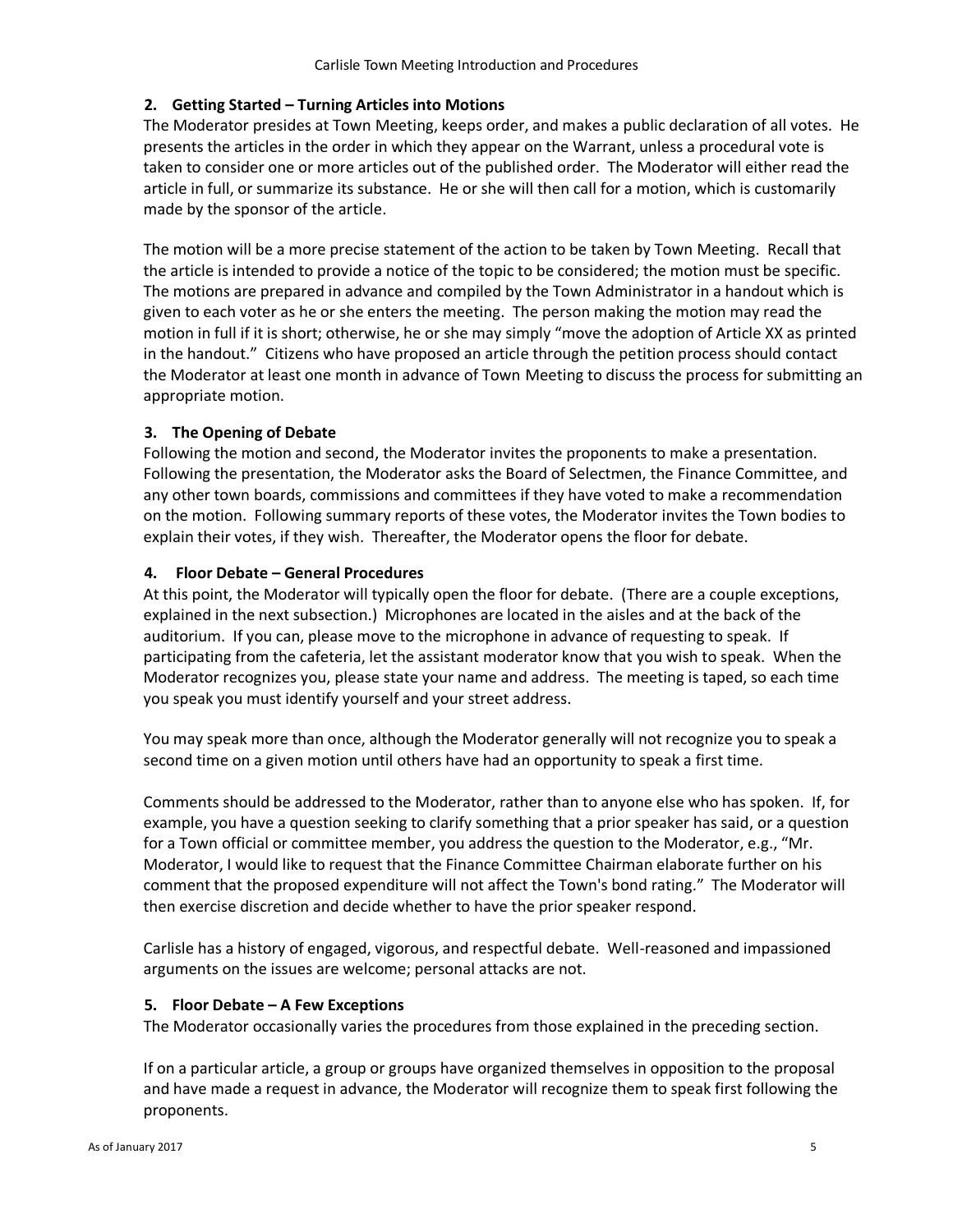If the Moderator judges that a particular motion may be so complex as to generate questions for further explanation, he may ask that questions be posed at the outset of debate. Such questions should be for genuine clarification of facts (*e.g.,* "What is the tax impact to the average Carlisle household?") rather than arguments disguised in the form of questions (*e.g.,* "How can the proponents justify this brazen abridgment of our sacred property rights?")

#### <span id="page-5-0"></span>**6. Floor Debate Time Limits**

Time limits will be firmly, but gently, enforced by the Moderator. They are:

- 8 minutes for the main presentation by Proponents.
- 6 minutes for presentations from town boards or committees other than those making the main motion, as well as from organized opposition that has notified the Moderator in advance;
- 3 minutes for comments from the floor.

In rare situations, in response to a request made in advance, the Moderator may exercise his discretion to allocate additional time to a speaker. This will generally be limited to circumstances where there is an unusually large amount of complex information that needs to be explained from the floor.

#### <span id="page-5-1"></span>**7. Use of Audio-Visual Aids**

The Proponents of an article and any organized opposition may use slides, video or other aids to their presentation; others may only do so at the discretion of the Moderator. The Moderator has published **[Presentation Guidelines and Tips](Presentation%20Guidelines%20(2017-01).pdf) that explain the procedures in more detail.** 

#### <span id="page-5-2"></span>**8. Amendments**

Amendments are generally permissible, though there are certain limitations, as explained below. If the amendment is very simple (*e.g.,* "I move to amend by changing the amount of the appropriation from \$100,000 to \$80,000"), you may simply state the motion. If it is more complex, you should prepare the amendment in writing. When you are recognized by the Moderator to speak, make your motion and then offer the written amendment to the Town Clerk (who sits on stage, behind the Moderator).

One important limitation on amendments is that they cannot change the motion so radically that it renders the motion "outside the scope" of the article. Recall that the purpose of the article is to give adequate notice to the voters of the matters to be considered at Town Meeting. Thus every motion – whether it is the main motion introduced at the beginning of debate, or a motion as subsequently amended, must be broadly consistent with the issue as described in the Warrant. For example, if the Article proposed the purchase of a new fire truck for the Fire Department, it would not be "within scope" to amend the motion to purchase two fire trucks or a rescue boat.

Also, note that special, more restrictive rules pertain to amendments to motions related to zoning bylaws and to Community Preservation Act funding appropriations. If you're contemplating such amendments, it's best to confer with the Moderator in advance of Town Meeting.

#### <span id="page-5-3"></span>**9. Procedural Motions**

Various procedural motions may be made during the course of debate. These motions are explained in detail in *Town Meeting Time*. Th[e Appendix](#page-9-0) to this Guide summarizes the rules around each motion. A few key ones are highlighted below.

 *Point of Order.* When the Moderator makes a mistake, or there is otherwise something you believe is wrong with the procedure being followed, you may rise to a Point of Order. You may do so by calling out "Point of Order!" from your seat, at which time you will be recognized by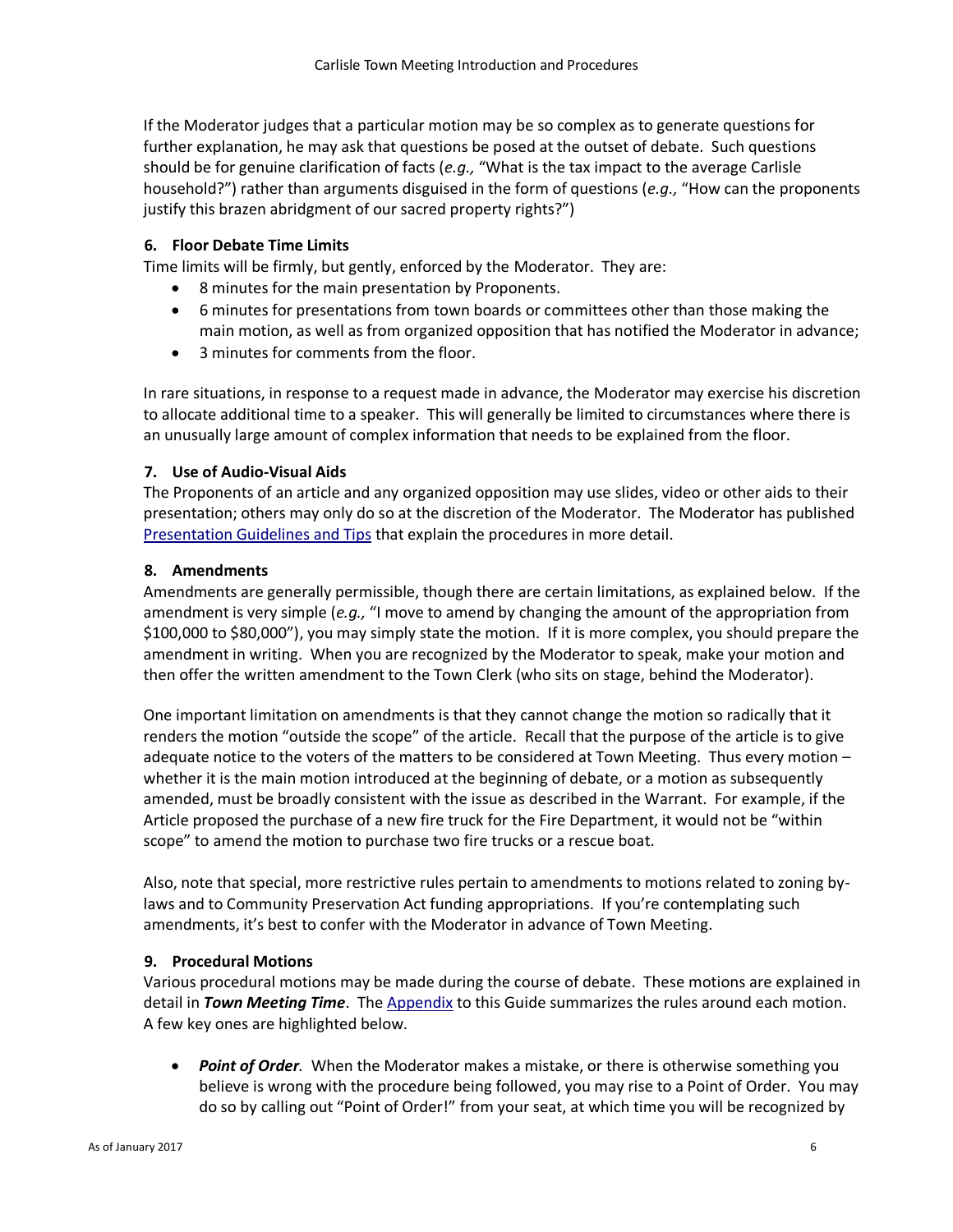the Moderator. You may also use a Point of Order to simply ask a procedural question of the Moderator. (Don't be shy; if there's something about the procedures you don't understand, there are probably others in the same boat.)

- *Ending Debate - "Call the Question."* A voter may move to end debate by making a motion to "Call the Question." If accepted by the Moderator, the motion is put to an immediate vote, without debate, and requires a two-thirds majority for passage. However, the Moderator will exercise his discretion in determining whether to accept the motion. If, in the Moderator's judgment, the arguments have gotten repetitive and are generating little fresh insight, the motion will be accepted and put to a vote. Conversely, if voters still wish to speak and there are new arguments to be made, the motion will not be accepted. Put simply, the Moderator allows the motion as a time-management tool and disallows it as a tactic to stifle an ongoing and incomplete debate.
- *Reconsideration.* At any time prior to the close of the meeting, any voter may move to reconsider a motion that was previously voted upon. This motion has rarely been used in Carlisle in recent years. In general, the Moderator will not entertain a motion to reconsider unless, in the best judgment of the Moderator, a significant error or omission occurred in the language or the process of the original action on the article, or a significant change of circumstances has occurred, such that there is a clear likelihood that the outcome could change upon reconsideration or that reconsideration would be in the Town's best interest. Such errors, omissions or changes of circumstances should be brought to the Moderator's attention as soon as they are known, and the Moderator will determine if and when the Motion for Reconsideration will be taken up. If the Moderator determines that the Motion may be taken up, a majority vote is necessary to proceed with reconsideration.
- **Other Procedural Questions.** Voters may raise procedural questions during Town Meeting. While it is of course helpful when everyone understands the basic rules, voters are not expected to be expert parliamentarians. Therefore, if there is some important step you would like to take, but are unsure of the exact procedure, it is acceptable to state your purpose on the floor of Town Meeting and request the Moderator's guidance as to the appropriate procedure. If the purpose is germane and the timing appropriate, the Moderator will suggest the proper procedure. If such situations can be anticipated, it is best to request the Moderator's advice in advance of Town Meeting. (See [Contact Information](#page-7-2) below).

#### <span id="page-6-0"></span>**10. Voting**

The Moderator generally calls for a voice vote on any articles that require a majority for passage. If the Moderator is in doubt as to the outcome, he will call for a show of hands or ask for a counted vote with the assistance of the tellers.

When a two-thirds vote is required on a motion that appears to have little opposition, the Moderator will typically call for a show of hands. However, if the vote appears controversial or if the Moderator has any doubts about whether two-thirds has been reached by show of hands, he will then call for a counted vote with the assistance of the tellers.

At the conclusion of voting by any method, the Moderator will declare the outcome. Any seven (7) voters may challenge the Moderator's call of the vote and demand a formal count (or re-count). Such a challenge must be made immediately after the Moderator declares the outcome. The challenger should immediately call out, "I question the vote!" and then the Moderator will ask whether six additional voters also wish to challenge the declared outcome.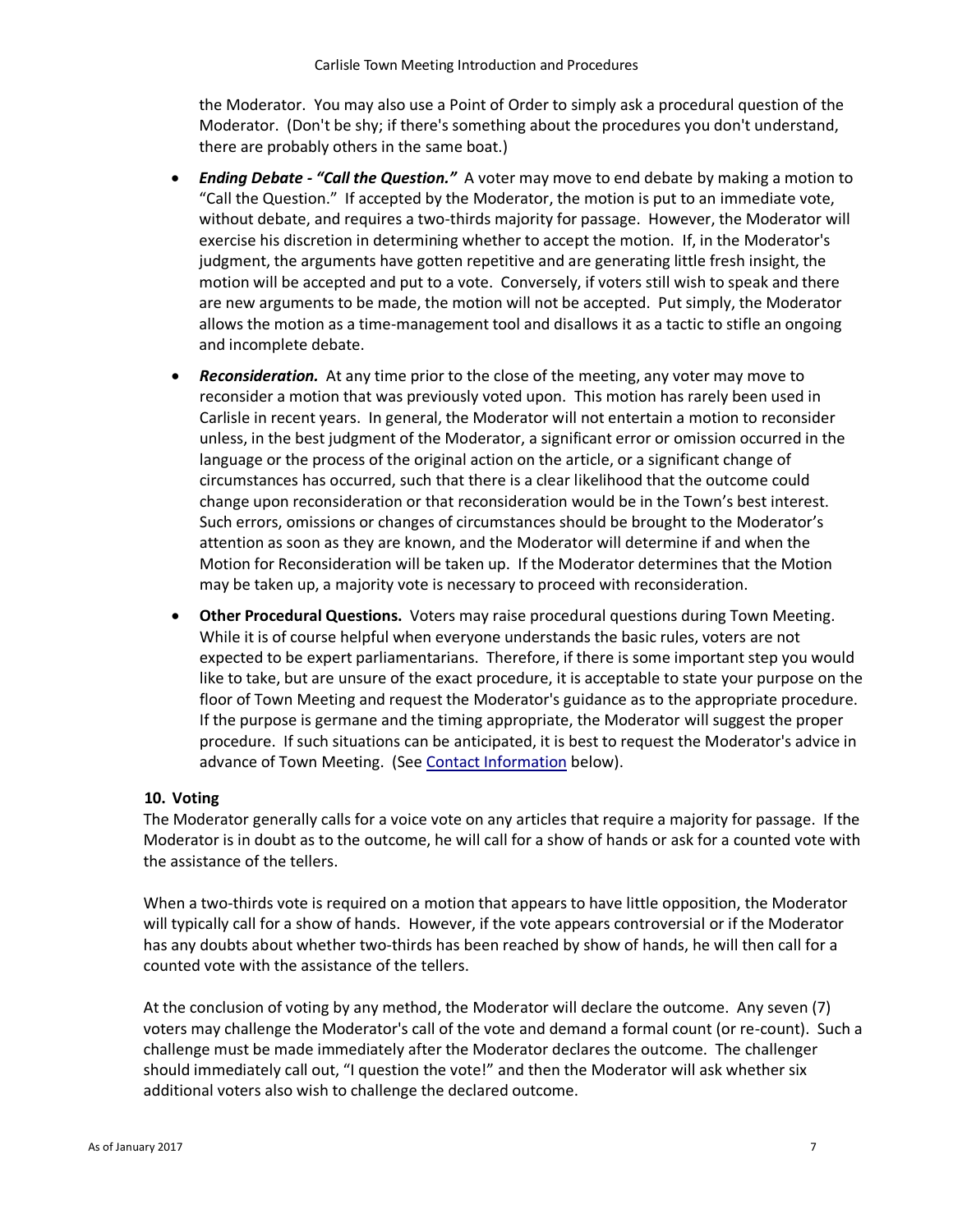#### <span id="page-7-0"></span>**F. What is the Consent Agenda and How Does It Work?**

As explained in more detail in the Warrant Book, the Board of Selectmen typically group together a set of articles which, in the collective judgment of the Selectmen, Finance Committee, and the Moderator, are unlikely to generate controversy and can be properly voted without debate. The purpose of the Consent Agenda is to streamline Town Meeting by allowing for speedy passage of articles that require no debate.

The Warrant Book lists the articles proposed for inclusion in the Consent Agenda. If you object to any article being so included (either because you would like to see it debated, or simply voted upon separately), you may contact the Moderator in advance to register your objection. Alternatively, at the call of the Consent Agenda at Town Meeting, the Moderator will call out the Articles, one by one. Any voters who object to that article's inclusion in the Consent Agenda may simply call out "HOLD" in a loud voice when the number is called. In either case, the Article will be removed automatically from the Consent Agenda, restored to its original place in the Warrant, to be debated and voted in the usual manner.

### <span id="page-7-1"></span>**G. How Do We Debate and Vote On the Town Operating Budget?**

Among Town Meeting's most important responsibilities is the adoption of the Operating Budget. The Operating Budget is both large and complex. For fiscal year 2013-14, the Operating Budget totaled nearly \$25 million; as presented in the Warrant Book, the Article spanned nearly eight pages, presenting detail on twelve large budget categories and 34 sub-categories. The Operating Budget represents the culmination of many months of effort, meetings and hearings by multiple town officers, committees, and boards. The best time to influence the budget is while it is still being formulated early in the calendar year. Citizens interested in particular budget items are strongly encouraged to attend the public meetings of the relevant board or committee requesting the budget authority, as well as meetings of the Finance Committee and Board of Selectmen when that particular budget line item is considered.

At Town Meeting, the vote is taken on the Operating Budget as a whole. However, to organize the discussion more efficiently, the Moderator will first ask voters to identify any of the line items about which they have any questions or that they wish to debate. The line items will then be taken up for discussion in the order in which they appear in the budget. Otherwise, the usual procedural rules apply. Voters may, for example, move to amend the budget. If the amendment is to increase funding for a particular line item, the amendment must specify the source of the additional funds. Voters may also request to hold a separate vote on a particular category, sub-category, or line item by making a motion to "divide the question."

## <span id="page-7-2"></span>**V. CONTACT INFORMATION**

For questions about this document and procedures to be followed at Town Meeting, you may contact the Town Moderator, Wayne Davis, by telephone at (978) 287-4833 or by email to [Moderator@carlisle.mec.edu.](mailto:Moderator@carlisle.mec.edu)

For questions about registering to vote or about the procedures for filing a citizen petition, you may contact the Town Clerk, Charlene Hinton, at her office in Town Hall; by telephone at (978) 369-6155 or by email t[o chinton@carlisle.mec.edu.](mailto:chinon@carlisle.mec.edu)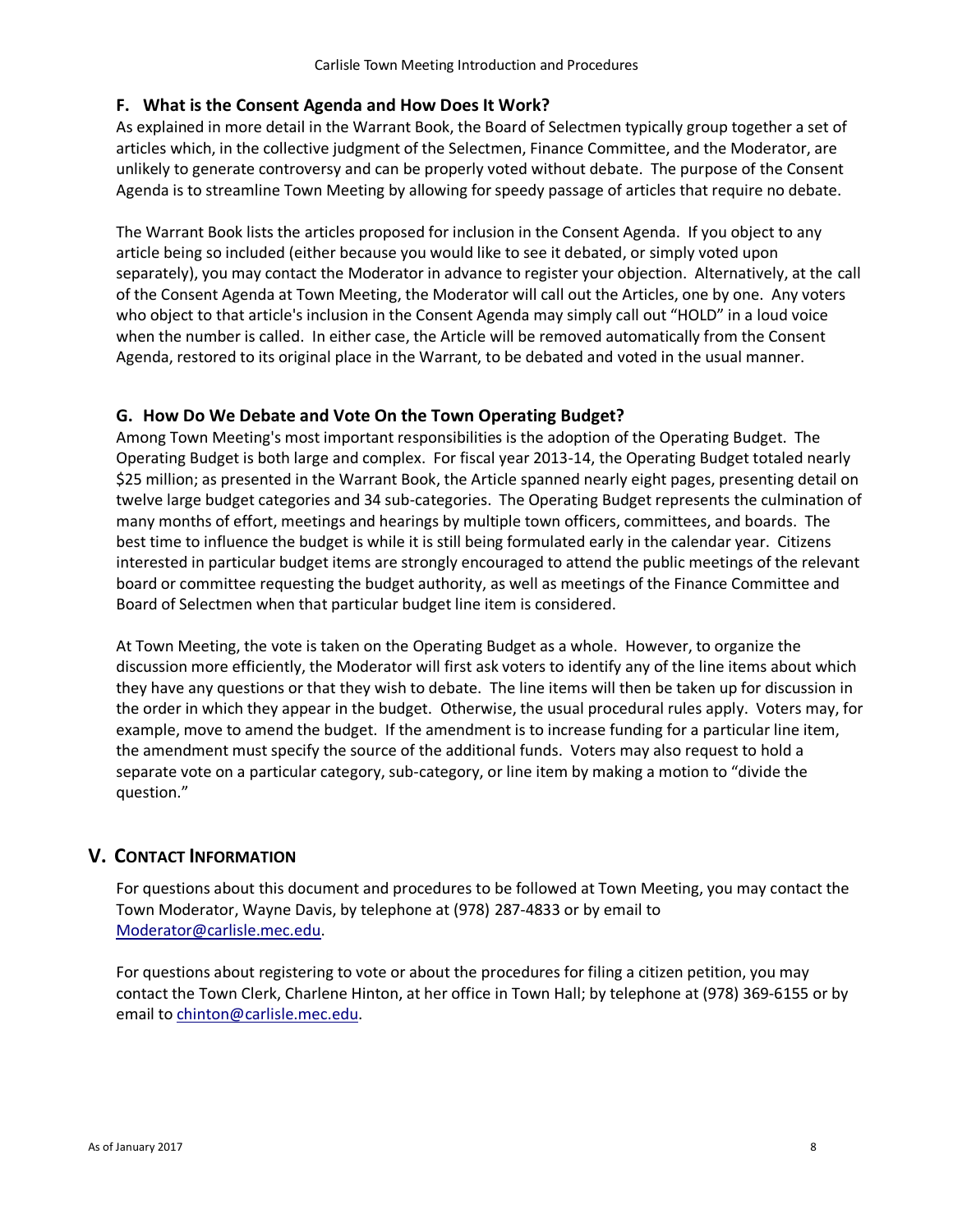## <span id="page-8-0"></span>**VI. FURTHER INFORMATION ON TOWN MEETING**

The most complete source of information about Town Meetings in Massachusetts is *Town Meeting Time: A Handbook of Parliamentary Law*, published by the Massachusetts Moderator's Association (3rd Edition, 2001). Copies of *Town Meeting Time* are available in Gleason Public Library or may be purchased directly from the Moderators Association at [http://www.massmoderators.org/tmt.html.](http://www.massmoderators.org/tmt.html)

Additional information is available in the "Citizens Guide to Town Meetings" at the Secretary of the Commonwealth's [website.](https://www.sec.state.ma.us/cis/cistwn/twnidx.htm)